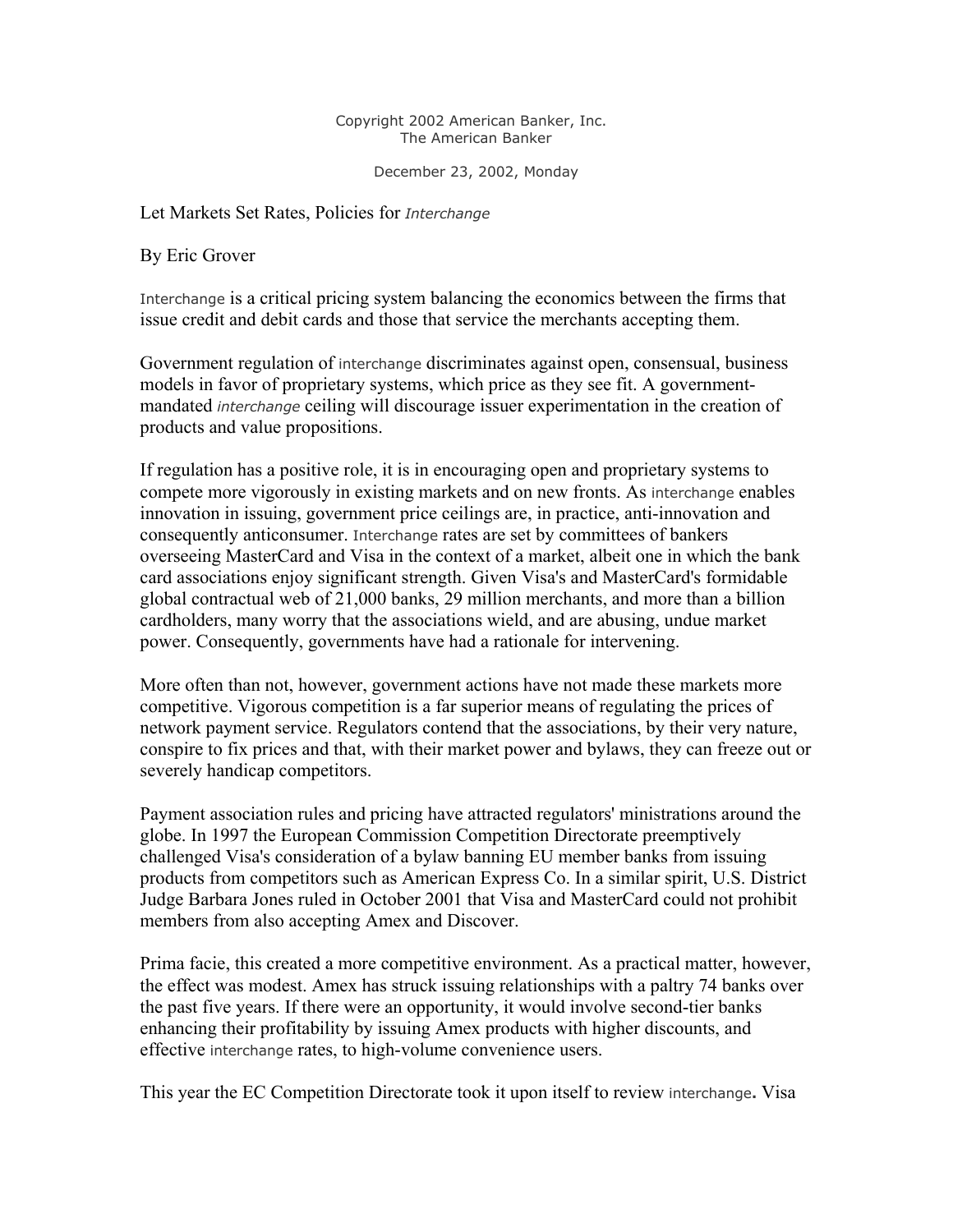uses a cost-based model developed by Arthur Andersen. Regulators immersed themselves in analyzing the underlying cost rationale. The associations agreed to lower the crossborder rate to 0.7%, and the regulators gave their imprimatur to interchange and the rates. It was a disturbing precedent of the state, rather than mutually consenting private commercial actors, determining the appropriateness of pricing.

Also this year the Reserve Bank of Australia forced the associations to reduce interchange **b**y 40%. The underlying notion, again, was that the government should determine the reasonability of interchange pricing.

In the United States, the Wal-Mart case illustrates how government intervention inhibits competition in the payments and retail banking markets.

Several years ago Wal-Mart sought approval from the Office of Thrift Supervision to acquire an Oklahoma thrift, a request the OTS denied. Subsequently, the agency rejected the merchant's proposal to offer retail banking through its cashiers. In October, California stymied Wal-Mart's most recent attempt to acquire a banking platform.

These actions did not make the financial services market more competitive or innovative. Rather, they protected incumbent providers from competition and restricted consumer choice.

In 1996 Wal-Mart initiated a suit claiming that Visa and MasterCard were violating the Sherman Antitrust Act by enforcing their "honor all cards" rules, which tie together what are, arguably, discrete products. Though it objects to the payment associations' offline debit pricing, Wal-Mart continues to accept their bundled propositions and seeks a resolution of a commercial pricing dispute in the courts.

This suit assumes that plaintiffs' attorneys and the government should concern themselves with the intrinsic fairness of private-sector pricing and that the state, rather than the market, can and should determine what suppliers can legitimately bundle into a product.

Wal-Mart's attorneys argue that Visa and MasterCard's delayed debit fees are unfair, because they are higher than those for PIN-based products provided by First Data Corp.'s NYCE, Concord EFS, and a host of regional programs. These products are not the same, but that is almost beside the point. When people talk about "fair" prices, wages, or trade, "fair" is generally a euphemism for producing a result different from what mutually consenting parties would reach in a free market.

Visa's and MasterCard's "high" debit pricing encourages banks to issue and promote debit products under association payment brands. The "honor all cards" rules leverage the associations' point of sale credit card dominance and prevent retailers from cherry picking products, separating point of sale payment based on back-end treatment between the issuer and cardholder, and conceivably frustrating and confusing cardholders.

Government intervention, putatively, rectifies market failures. Structural changes that